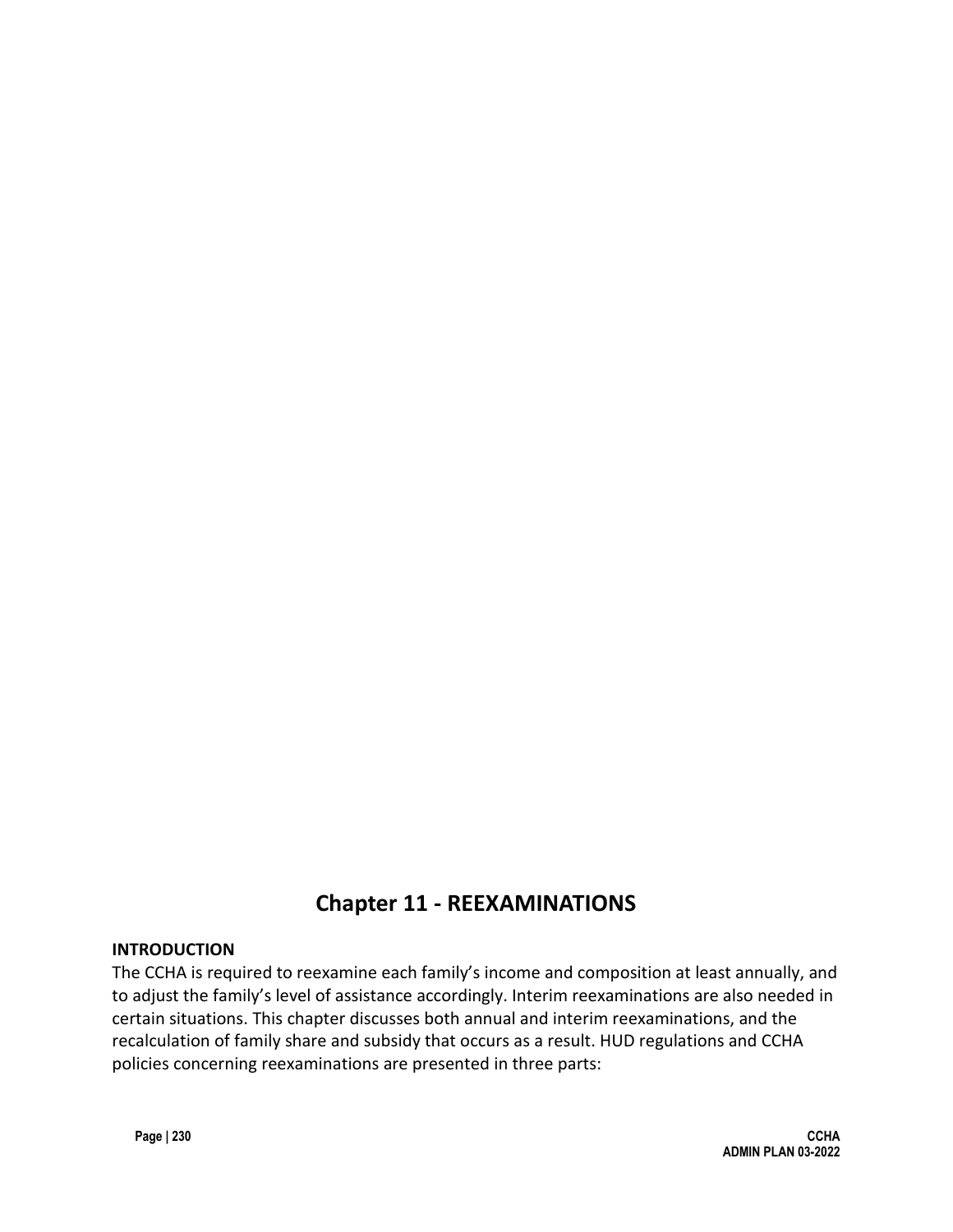Part I: Annual Reexaminations. This part discusses the process for conducting annual reexaminations.

Part II: Interim Reexaminations. This part details the requirements for families to report changes in family income and composition between annual reexaminations.

Part III: Recalculating Family Share and Subsidy Amount. This part discusses the recalculation of family share and subsidy amounts based on the results of annual and interim reexaminations.

Policies governing reasonable accommodation, family privacy, required family cooperation, and program abuse, as described elsewhere in this plan, apply to both annual and interim reexaminations.

# **PART I: ANNUAL REEXAMINATIONS [24 CFR 982.516]**

# **11-I.A. OVERVIEW**

The CCHA must conduct a reexamination of family income and composition at least annually. This includes gathering and verifying current information about family composition, income, and expenses. Based on this updated information, the family's income and rent must be recalculated. This part discusses the schedule for annual reexaminations, the information to be collected and verified, and annual reexamination effective dates.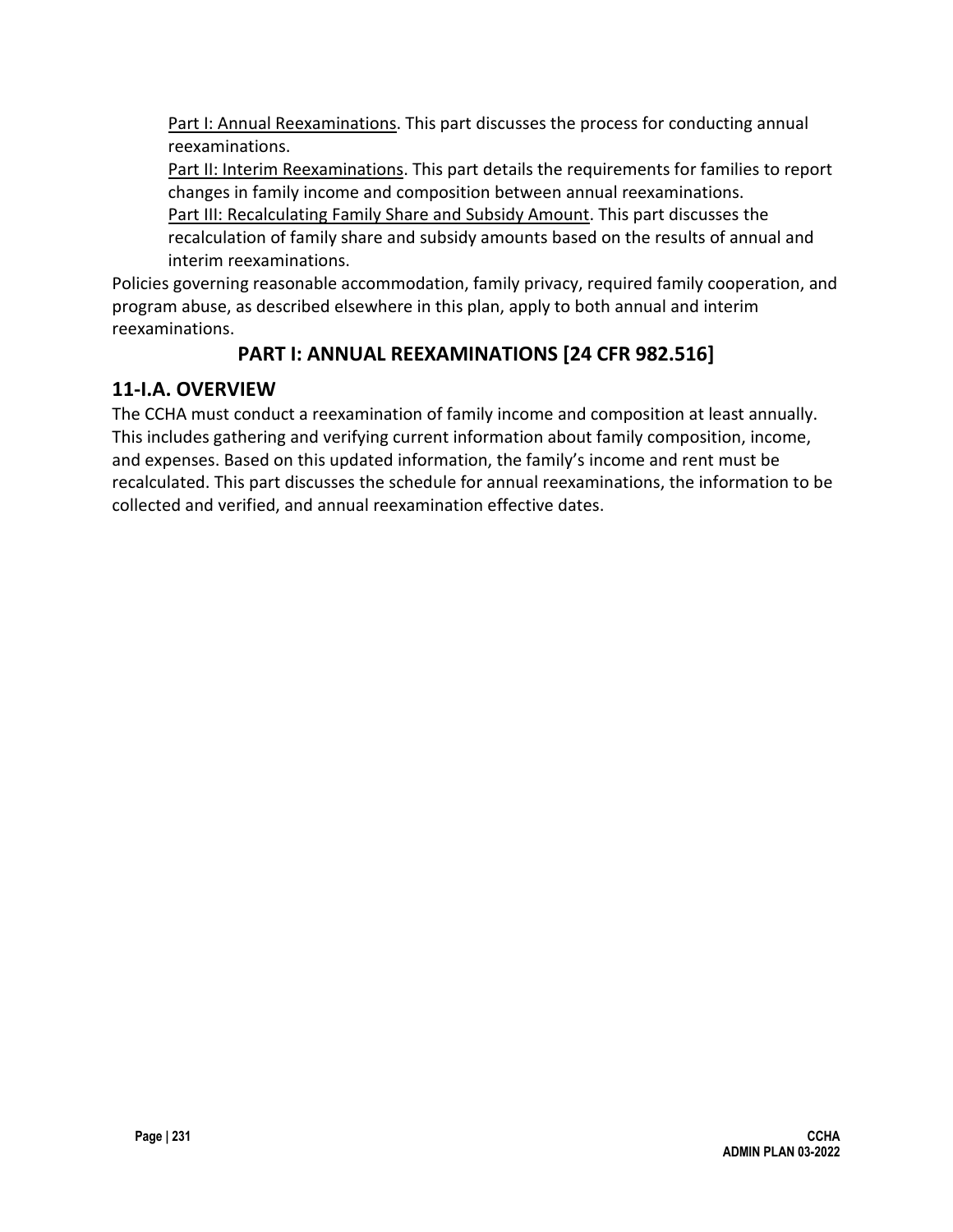# **11-I.B STREAMLINED ANNUAL REEXAMINATIONS [24 CFR 982.516(b)]**

HUD permits CCHAs to streamline the income determination process for family members with fixed sources of income. While third-party verification of all income sources must be obtained during the intake process and every three years thereafter, in the intervening years the CCHA may determine income from fixed sources by applying a verified cost of living adjustment (COLA) or rate of interest. The CCHA may, however, obtain third-party verification of all income, regardless of the source. Further, upon request of the family, the CCHA must perform thirdparty verification of all income sources.

Fixed sources of income include Social Security and SSI benefits, pensions, annuities, disability or death benefits, and other sources of income subject to a COLA or rate of interest. The determination of fixed income may be streamlined even if the family also receives income from other non-fixed sources.

Two streamlining options are available, depending upon the percentage of the family's income that is received from fixed sources. If at least 90 percent of the family's income is from fixed sources, the CCHA may streamline the verification of fixed income but is not required to verify non-fixed income amounts. If the family receives less than 90 percent of its income from fixed sources, the CCHA may streamline the verification of fixed income and must verify non-fixed income annually.

The CCHA chooses not to streamline the annual reexamination process for fixed-income sources. The CCHA will obtain third-party verification of all sources of income annually**.**

## **11-I.C. SCHEDULING ANNUAL REEXAMINATIONS**

The CCHA must establish a policy to ensure that the annual reexamination for each family is completed *within* a 12-month period, and may require reexaminations more frequently [HCV GB p. 12-1].

The CCHA will begin the annual reexamination process 120 days in advance of its scheduled effective date. Generally, the CCHA will schedule annual reexamination effective dates to coincide with the family's anniversary date.

*Anniversary date* is defined as 12 months from the effective date of the family's last annual reexamination or, during a family's first year in the program, from the effective date of the family's initial examination (admission).

If the family moves to a new unit, the CCHA will perform a new annual reexamination. The CCHA also may schedule an annual reexamination for completion prior to the anniversary date for administrative purposes.

#### **Notification of and Participation in the Annual Reexamination Process**

Annual reexaminations will be conducted online using the CCHA's Rent Café Portal at [www.apply.hacc.org](http://www.apply.hacc.org/) . Notice will be sent to the client via email/mail.

If the family or anyone in the family is a person with disabilities and requires a specific accommodation in order to fully utilize our programs and services, and requires an in-person appointment they may contact the housing authority at 361-889-3300.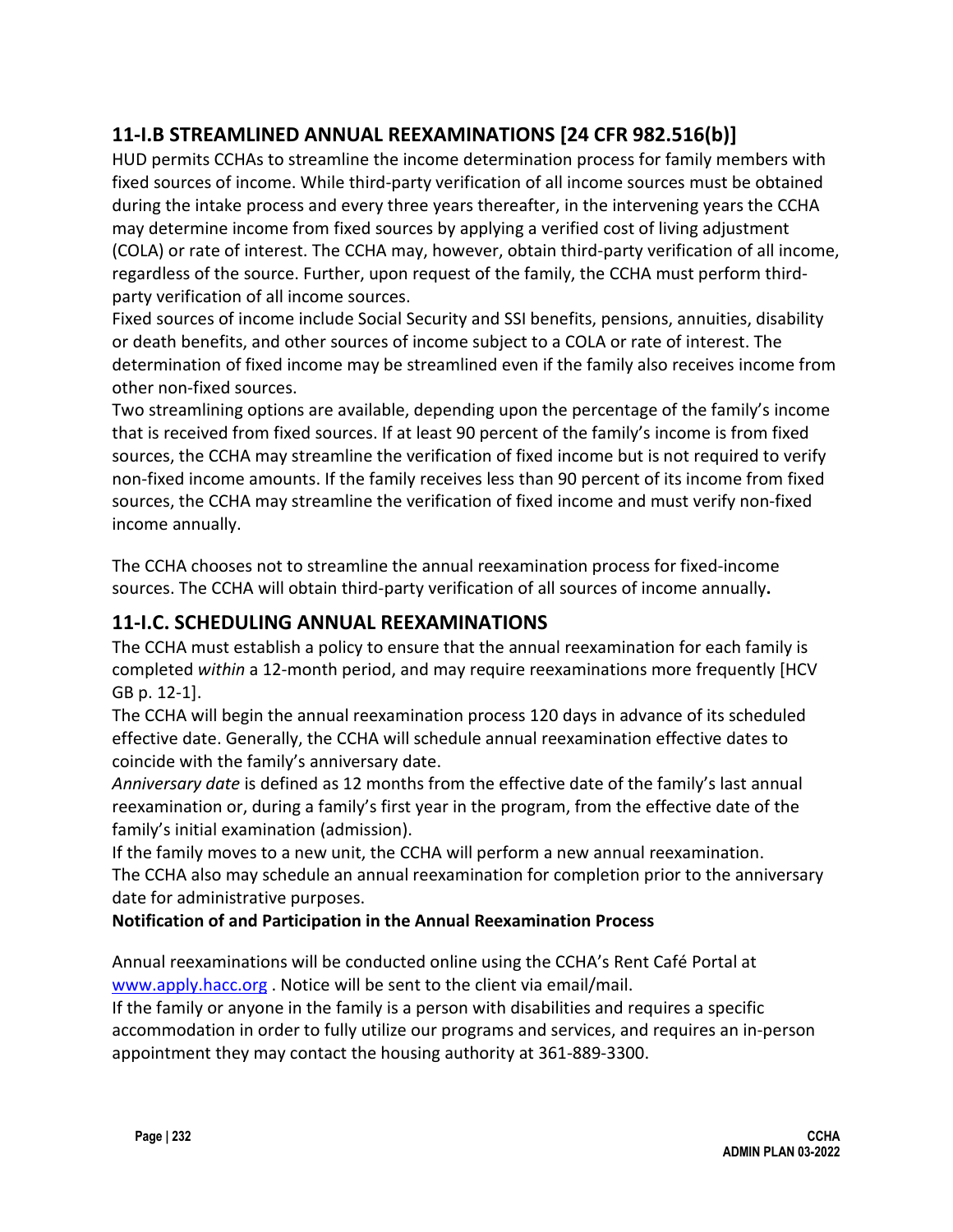## **11-I.D. CONDUCTING ANNUAL REEXAMINATIONS**

As part of the annual reexamination process, families are required to provide updated information to the CCHA regarding the family's income, expenses, and composition [24 CFR 982.551(b)].

Annual reexaminations will be conducted online using the CCHA's Rent Café Portal at [www.apply.hacc.org](http://www.apply.hacc.org/) . Notification of the annual reexamination will be sent by first-class mail/email, and the deadline for completion. All required documents will be accepted by CCHA's Rent Café Portal at [www.apply.hacc.org](http://www.apply.hacc.org/) .

If the deadline date is not met a new recertification letter will be mailed/emailed to the client. If the client fails to complete his/her recertification by the second deadline date, the family will be sent a notice of termination in accordance with policies contained in Chapter 12. If the family or anyone in the family is a person with disabilities and requires a specific accommodation in order to fully utilize our programs and services and requires an in-person appointment they may contact the housing authority at 361-889-3300.

If the family is unable to attend a scheduled appointment, the family should contact the CCHA in advance of the interview to schedule a new appointment. If a family does not attend the scheduled interview, the CCHA will send a second notification with a new interview appointment time.

Families that fail to attend two scheduled interviews without CCHA approval will be a sent a notice of termination in accordance with policies contained in Chapter 12.

An advocate, interpreter, or other assistant may assist the family in the interview process. The family and the CCHA must execute a certification attesting to the role and assistance of any such third party.

Additionally, HUD recommends that at annual reexaminations CCHAs ask whether the tenant, or any member of the tenant's household, is subject to a lifetime sex offender registration requirement in any state [Notice PIH 2012-28].

At the annual reexamination, the CCHA will ask whether the tenant, or any member of the tenant's household, is subject to a lifetime sex offender registration requirement in any state. The CCHA will use the Dru Sjodin National Sex Offender database to verify the information provided by the tenant.

If the CCHA proposes to terminate assistance based on lifetime sex offender registration information, the CCHA must notify the household of the proposed action and must provide the subject of the record and the tenant a copy of the record and an opportunity to dispute the accuracy and relevance of the information prior to termination. [24 CFR 5.903(f) and 5.905(d)]. (See Chapter 12.)

The information provided by the family generally must be verified in accordance with the policies in Chapter 7. Unless the family reports a change, or the CCHA has reason to believe a change has occurred in information previously reported by the family, certain types of information that are verified at admission typically do not need to be re-verified on an annual basis. These include:

•Legal identity

•Age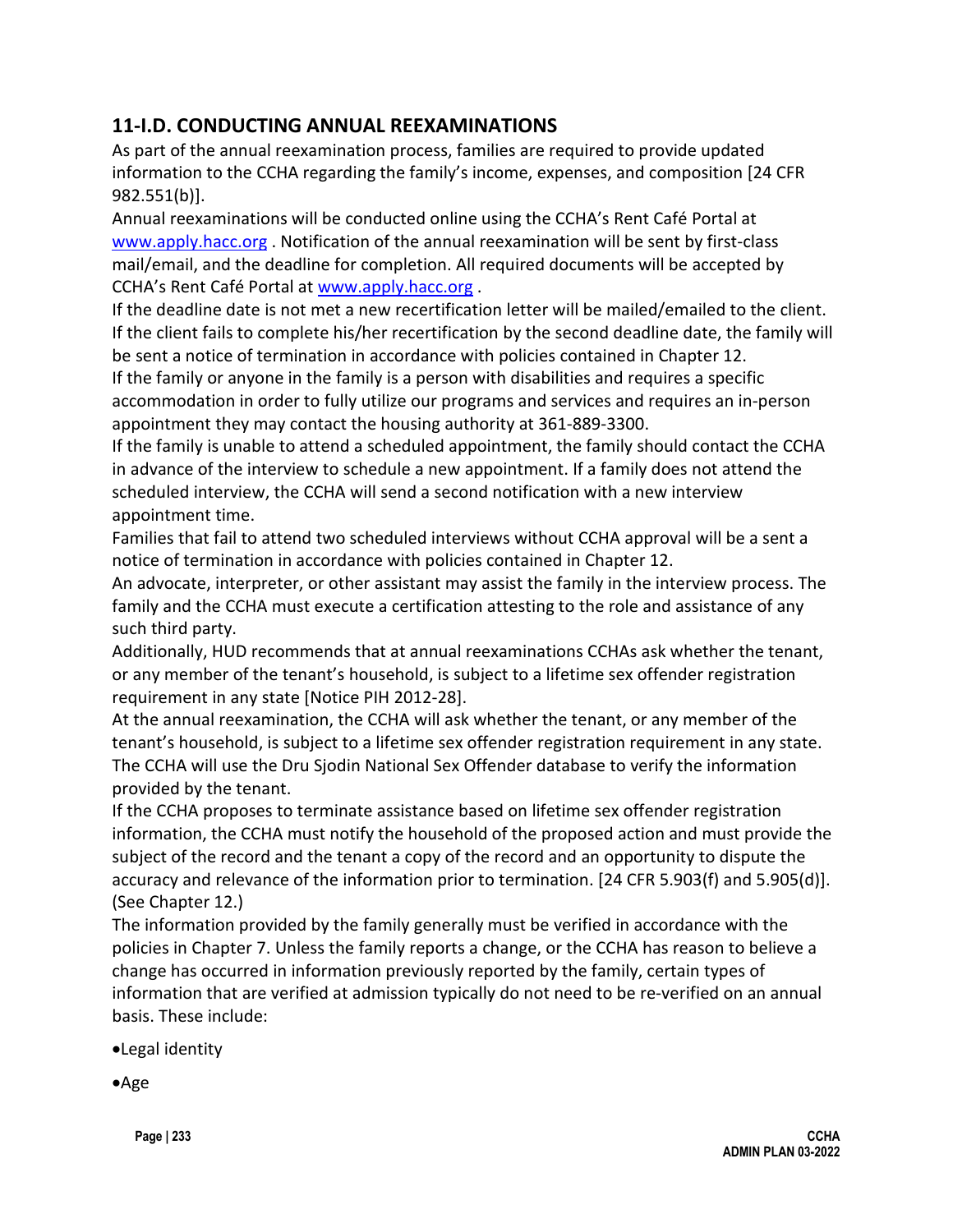- •Social security numbers
- •A person's disability status

#### •Citizenship or immigration status

If adding a new family member to the unit causes overcrowding according to the housing quality standards (HQS) (see Chapter 8), the CCHA must issue the family a new voucher, and the family and CCHA must try to find an acceptable unit as soon as possible. If an acceptable unit is available for rental by the family, the CCHA must terminate the HAP contract in accordance with its terms [24 CFR 982.403].

## **11-I.E. DETERMINING ONGOING ELIGIBILITY OF CERTAIN STUDENTS [24 CFR 982.552(b)(5)]**

Section 327 of Public Law 109-115 established new restrictions on the ongoing eligibility of certain students (both part- and full-time) who are enrolled in institutions of higher education. If a student enrolled in an institution of higher education is under the age of 24, is not a veteran, is not married, does not have a dependent child, and is not a person with disabilities receiving HCV assistance as of November 30, 2005, the student's eligibility must be reexamined along with the income eligibility of the student's parents on an annual basis. In these cases, both the student and the student's parents must be income eligible for the student to continue to receive HCV assistance. If, however, a student in these circumstances is determined independent from his or her parents or is considered a *vulnerable youth* in accordance with CCHA Policy, the income of the student's parents will not be considered in determining the student's ongoing eligibility.

Students who reside with parents in an HCV assisted unit are not subject to this provision. It is limited to students who are receiving assistance on their own, separately from their parents. During the annual reexamination process, the CCHA will determine the ongoing eligibility of each student who is subject to the eligibility restrictions in 24 CFR 5.612 by reviewing the student's individual income as well as the income of the student's parents. If the student has been determined "independent" from his/her parents or is considered a *vulnerable youth*  based on the policies in Sections 3-II.E and 7-II.E, the parents' income will not be reviewed. If the student is no longer income eligible based on his/her own income or the income of his/her parents, the student's assistance will be terminated in accordance with the policies in Section 12-I.D.

If the student continues to be income eligible based on his/her own income and the income of his/her parents (if applicable), the CCHA will process a reexamination in accordance with the policies in this chapter.

## **11-I.F. EFFECTIVE DATES**

The CCHA must establish policies concerning the effective date of changes that result from an annual reexamination [24 CFR 982.516].

In general, an *increase* in the family share of the rent that results from an annual reexamination will take effect on the family's anniversary date, and the family will be notified at least 30 days in advance.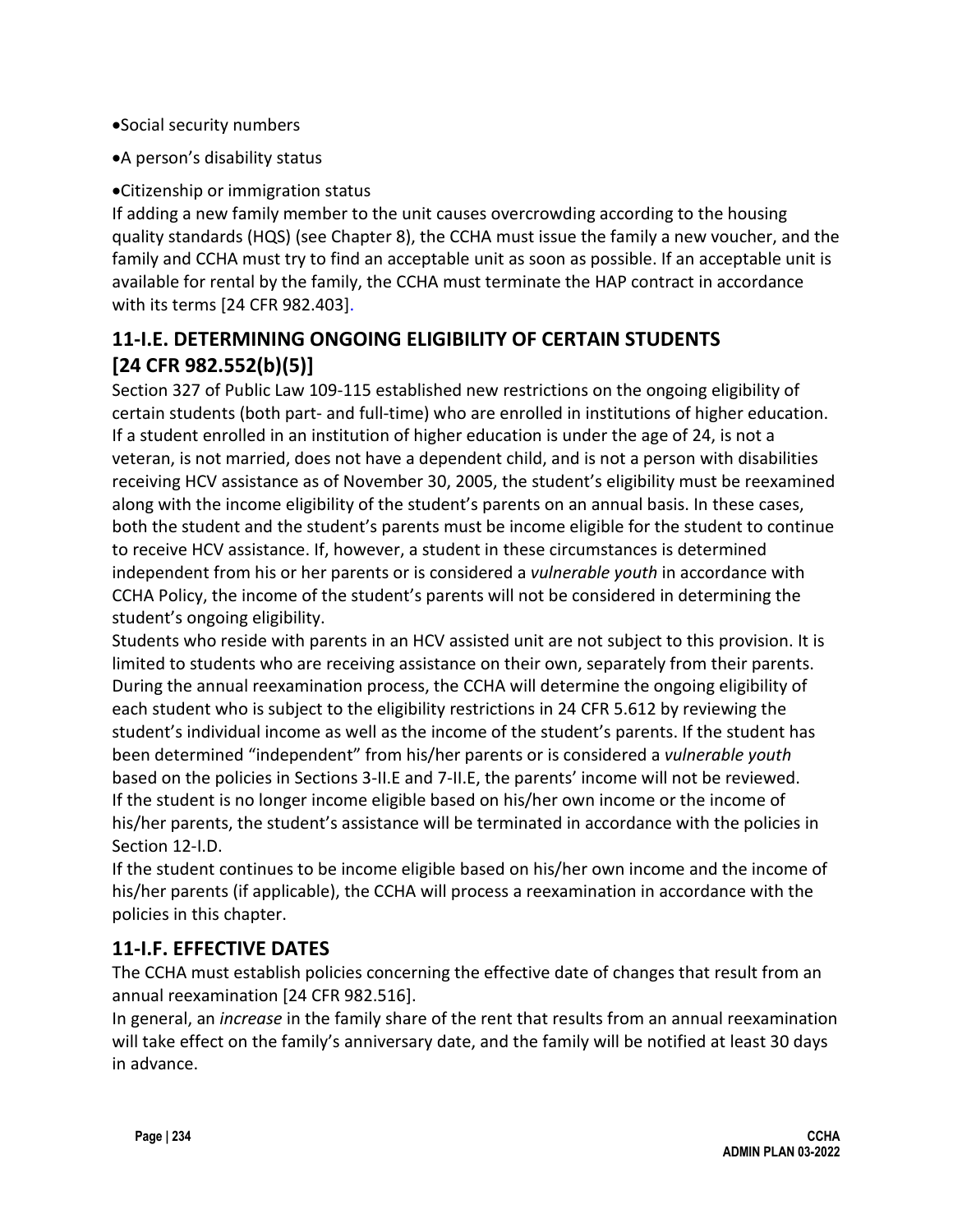If less than 30 days remain before the scheduled effective date, the increase will take effect on the first of the month following the end of the 30-day notice period. If a family moves to a new unit, the increase will take effect on the effective date of the new lease and HAP contract, and no 30-day notice is required.

If the CCHA chooses to schedule an annual reexamination for completion prior to the family's anniversary date for administrative purposes, the effective date will be determined by the CCHA, but will always allow for the 30-day notice period.

If the family causes a delay in processing the annual reexamination, *increases* in the family share of the rent will be applied retroactively, to the scheduled effective date of the annual reexamination. The family will be responsible for any overpaid subsidy and

may be offered a repayment agreement in accordance with the policies in Chapter 16. In general, a *decrease* in the family share of the rent that results from an annual reexamination will take effect on the family's anniversary date.

If a family moves to a new unit, the decrease will take effect on the effective date of the new lease and HAP contract.

If the CCHA chooses to schedule an annual reexamination for completion prior to the family's anniversary date for administrative purposes, the effective date will be determined by the CCHA.

If the family causes a delay in processing the annual reexamination, *decreases* in the family share of the rent will be applied prospectively, from the first day of the month following completion of the reexamination processing.

Delays in reexamination processing are considered to be caused by the family if the family fails to provide information requested by the CCHA by the date specified, and this delay prevents the CCHA from completing the reexamination as scheduled.

# **PART II: INTERIM REEXAMINATIONS [24 CFR 982.516]**

# **11-II.A. OVERVIEW**

Family circumstances may change between annual reexaminations. HUD and CCHA policies dictate what kinds of information about changes in family circumstances must be reported, and under what circumstances the CCHA must process interim reexaminations to reflect those changes. HUD regulations also permit the CCHA to conduct interim reexaminations of income or family composition at any time. When an interim reexamination is conducted, only those factors that have changed are verified and adjusted [HCV GB, p. 12-10].

In addition to specifying what information the family must report, HUD regulations permit the family to request an interim determination if other aspects of the family's income or composition changes. The CCHA must complete the interim reexamination within a reasonable time after the family's request.

This part includes HUD and CCHA policies describing what changes families are required to report, what changes families may choose to report, and how the CCHA will process both CCHAand family-initiated interim reexaminations.

# **11-II.B. CHANGES IN FAMILY AND HOUSEHOLD COMPOSITION**

The family is required to report all changes in family composition. The CCHA must adopt policies prescribing when and under what conditions the family must report changes in income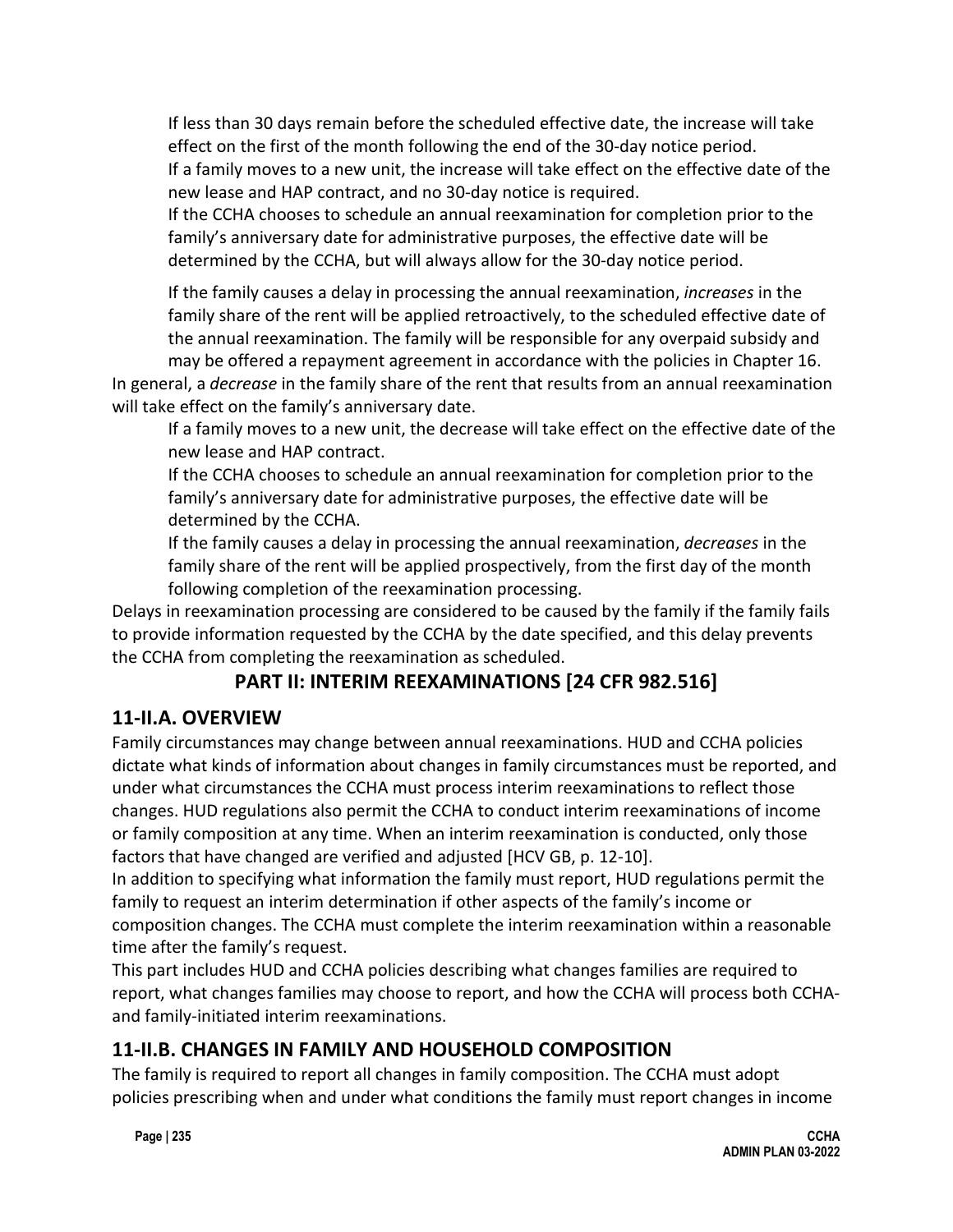and family composition. However, due to family obligations under the program, the CCHA has limited discretion in this area.

The CCHA will conduct interim reexaminations to account for any changes in household composition that occur between annual reexaminations.

#### **New Family Members Not Requiring CCHA Approval**

The addition of a family member as a result of birth, adoption, or court-awarded custody does not require CCHA approval. However, the family is required to promptly notify the CCHA of the addition [24 CFR 982.551(h)(2)].

The family must inform the CCHA of the birth, adoption, or court-awarded custody of a child within 10 business days.

#### **New Family and Household Members Requiring Approval**

With the exception of children who join the family as a result of birth, adoption, or courtawarded custody, a family must request CCHA approval to add a new family member [24 CFR 982.551(h)(2)] or other household member (live-in aide or foster child) [24 CFR 982.551(h)(4)]. When any new family member is added, the CCHA must make appropriate adjustments in the family share of the rent and the HAP payment at the effective date of either the annual or interim reexamination [24 CFR 982.516(e)(2)].

If a change in family size causes a violation of Housing Quality Standards (HQS) space standards (see Chapter 8), the CCHA must issue the family a new voucher, and the family and CCHA must try to find an acceptable unit as soon as possible. If an acceptable unit is available for rental by the family, the CCHA must terminate the family's HAP contract in accordance with its terms [24 CFR 982.403].

Families must request CCHA approval to add a new family member, live-in aide, foster child, or foster adult. This includes any person not on the lease who is expected to stay in the unit for more than 30 consecutive days or 90 cumulative days within a 12-month period and therefore no longer qualifies as a "guest." Requests must be made in writing and approved by the CCHA prior to the individual moving into the unit.

The CCHA will not approve the addition of a new family or household member unless the individual meets the CCHA's eligibility criteria (see Chapter 3) and documentation requirements (see Chapter 7, Part II).

The CCHA will not approve the addition of a foster child or foster adult if it will cause a violation of HQS space standards.

If the CCHA determines an individual meets the CCHA's eligibility criteria and documentation requirements, the CCHA will provide written approval to the family. If the approval of a new family member or live-in aide will cause overcrowding according to HQS standards, the approval letter will explain that the family will be issued a voucher and will be required to move.

If the CCHA determines that an individual does not meet the CCHA's eligibility criteria or documentation requirements, the CCHA will notify the family in writing of its decision to deny approval of the new family or household member and the reasons for the denial.

The CCHA will make its determination within 10 business days of receiving all information required to verify the individual's eligibility.

**Departure of a Family or Household Member**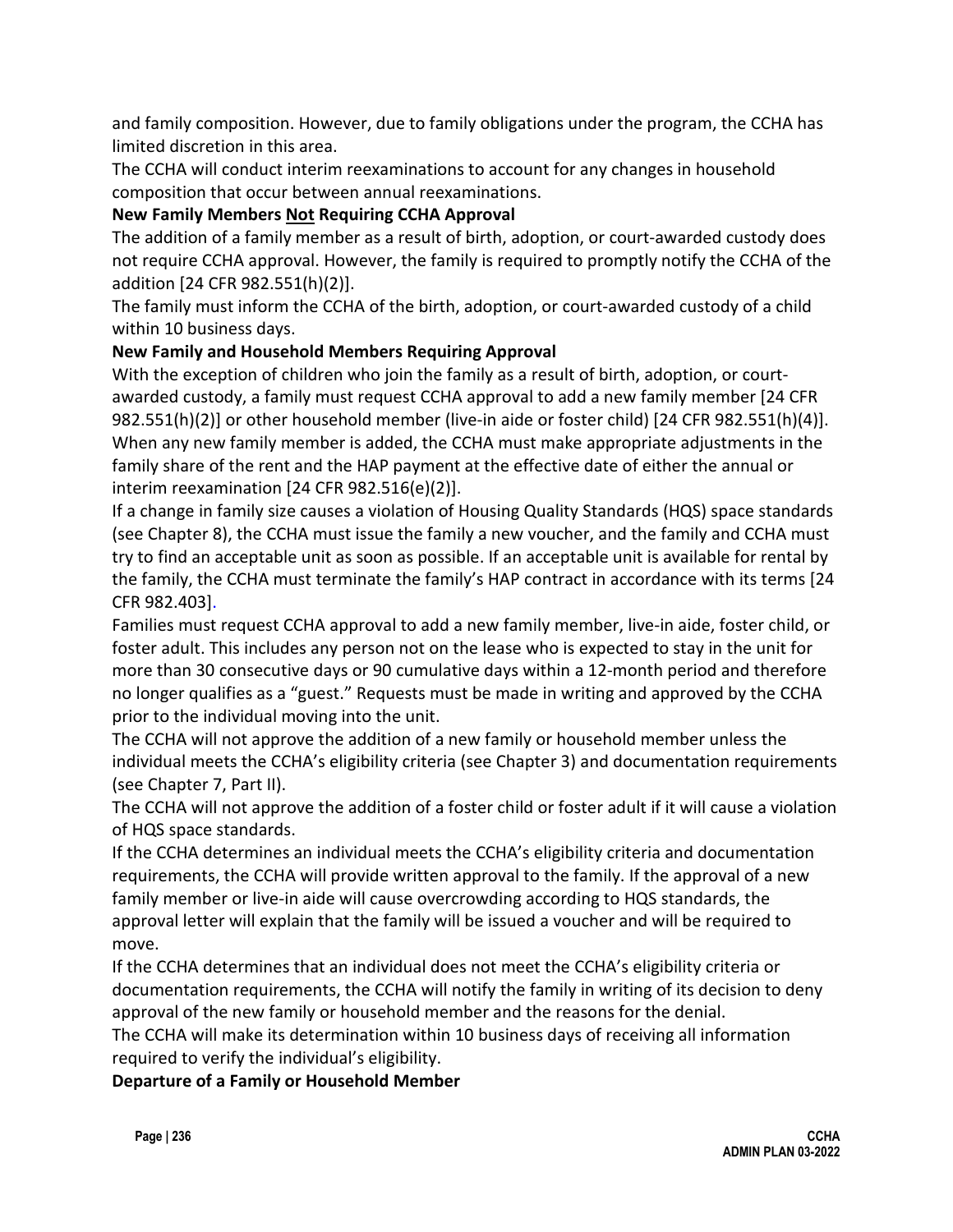Families must promptly notify the CCHA if any family member no longer lives in the unit [24 CFR 982.551(h)(3)]. Because household members are considered when determining the family unit (voucher) size [24 CFR 982.402], the CCHA also needs to know when any live-in aide, foster child, or foster adult ceases to reside in the unit.

If a household member ceases to reside in the unit, the family must inform the CCHA within 10 business days. This requirement also applies to a family member who has been considered temporarily absent at the point that the family concludes the individual is permanently absent.

# **11-II.C. CHANGES AFFECTING INCOME OR EXPENSES**

Interim reexaminations can be scheduled either because the CCHA has reason to believe that changes in income or expenses may have occurred, or because the family reports a change. When a family reports a change, the CCHA may take different actions depending on whether the family reported the change voluntarily, or because it was required to do so.

#### **CCHA-Initiated Interim Reexaminations**

CCHA-initiated interim reexaminations are those that are scheduled based on circumstances or criteria defined by the CCHA. They are not scheduled because of changes reported by the family.

The CCHA will conduct interim reexaminations in each of the following instances:

For families receiving the Earned Income Disallowance (EID), the CCHA will conduct an interim reexamination at the start and conclusion of the 24-month eligibility period.

If the family has reported zero income, the CCHA will conduct an interim reexamination every 3 months as long as the family continues to report that they have no income.

If at the time of the annual reexamination, it is not feasible to anticipate a level of income for the next 12 months (e.g. seasonal or cyclic income), the CCHA will schedule an interim

reexamination to coincide with the end of the period for which it is feasible to project income. If at the time of the annual reexamination, tenant declarations were used on a provisional basis due to the lack of third-party verification, and third-party verification becomes available, the CCHA will conduct an interim reexamination.

The CCHA may conduct an interim reexamination at any time in order to correct an error in a previous reexamination, or to investigate a tenant fraud complaint.

#### **Family-Initiated Interim Reexaminations**

The CCHA must adopt policies prescribing when and under what conditions the family must report changes in family income or expenses [24 CFR 982.516(c)]. In addition, HUD regulations require that the family be permitted to obtain an interim reexamination any time the family has experienced a change in circumstances since the last determination [24 CFR 982.516(b)(2)].

#### *Required Reporting*

HUD regulations give the CCHA the freedom to determine the circumstances under which families will be required to report changes affecting income.

Families are required to report all increases in income within 10 business days of the change occurring. The CCHA will conduct an interim reexamination to recalculate the new family share of rent and new subsidy amount. Families may report changes in income or expenses at any time.

#### *Optional Reporting*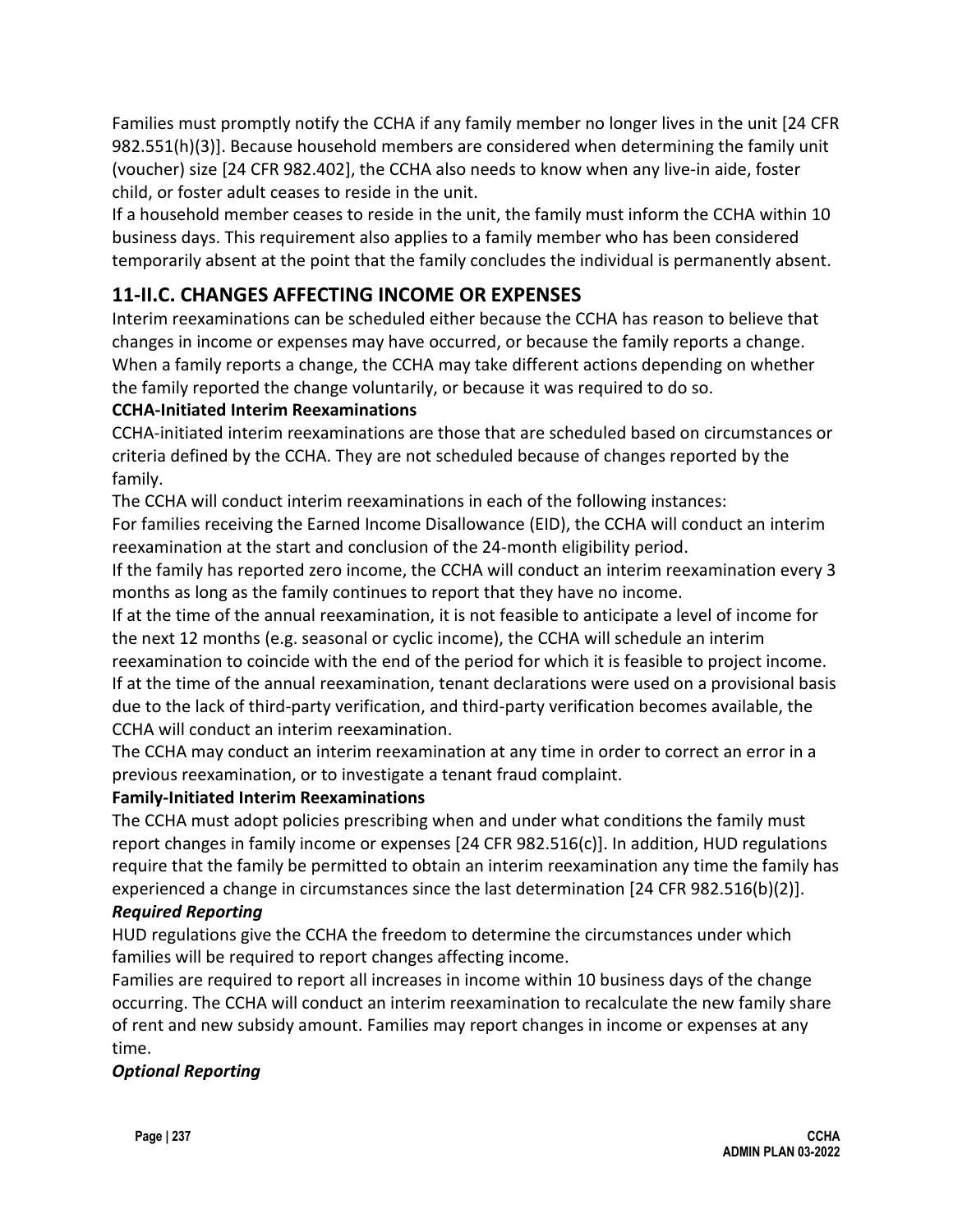The family may request an interim reexamination any time the family has experienced a change in circumstances since the last determination [24 CFR 982.516(b)(2)]. The CCHA must process the request if the family reports a change that will result in a reduced family income [HCV GB, p. 12-9].

If a family reports a decrease in income from the loss of welfare benefits due to fraud or noncompliance with a welfare agency requirement to participate in an economic self-sufficiency program, the family's share of the rent will not be reduced [24 CFR 5.615]. For more information regarding the requirement to impute welfare income see Chapter 6.

## **11-II.D. PROCESSING THE INTERIM REEXAMINATION**

### **Method of Reporting**

The family may notify the CCHA at any time of changes online using the CCHA's Rent Café Portal at [www.apply.hacc.org](http://www.apply.hacc.org/) by clicking "Report A Change".

Generally, the family will not be required to attend an in person interview for an interim reexamination. However, if the CCHA determines that an interview is warranted, the family may be required to attend.

Based on the type of change reported, the CCHA will determine the documentation the family will be required to submit. The family must submit any required information or documents within 10 business days of receiving a request from the CCHA. This time frame may be extended for good cause with CCHA approval. The CCHA will only accept required documentation using the CCHA's Rent Café Portal at [www.apply.hacc.org.](http://www.apply.hacc.org/)

If the family or anyone in the family is a person with disabilities and requires a specific accommodation in order to fully utilize our programs and services, and requires an in-person appointment they may contact the housing authority at 361-889-3300.

#### **Effective Dates**

The CCHA must establish the time frames in which any changes that result from an interim reexamination will take effect [24 CFR 982.516(d)]. The changes may be applied either retroactively or prospectively, depending on whether there is to be an increase or a decrease in the family share of the rent, and whether the family reported any required information within the required time frames [HCV GB, p. 12-10].

If the family share of the rent is to *increase*:

The increase generally will be effective on the first of the month following 30 days' notice to the family.

If a family fails to report a change within the required time frames, or fails to provide all required information within the required time frames, the increase will be applied retroactively, to the date it would have been effective had the information been provided on a timely basis. The family will be responsible for any overpaid subsidy and may be offered a repayment agreement in accordance with the policies in Chapter 16.

If the family share of the rent is to *decrease*:

The decrease will be effective on the first day of the month following the month in which the change was reported and all required documentation was submitted. In cases where the change cannot be verified until after the date the change would have become effective, the change will be made retroactively.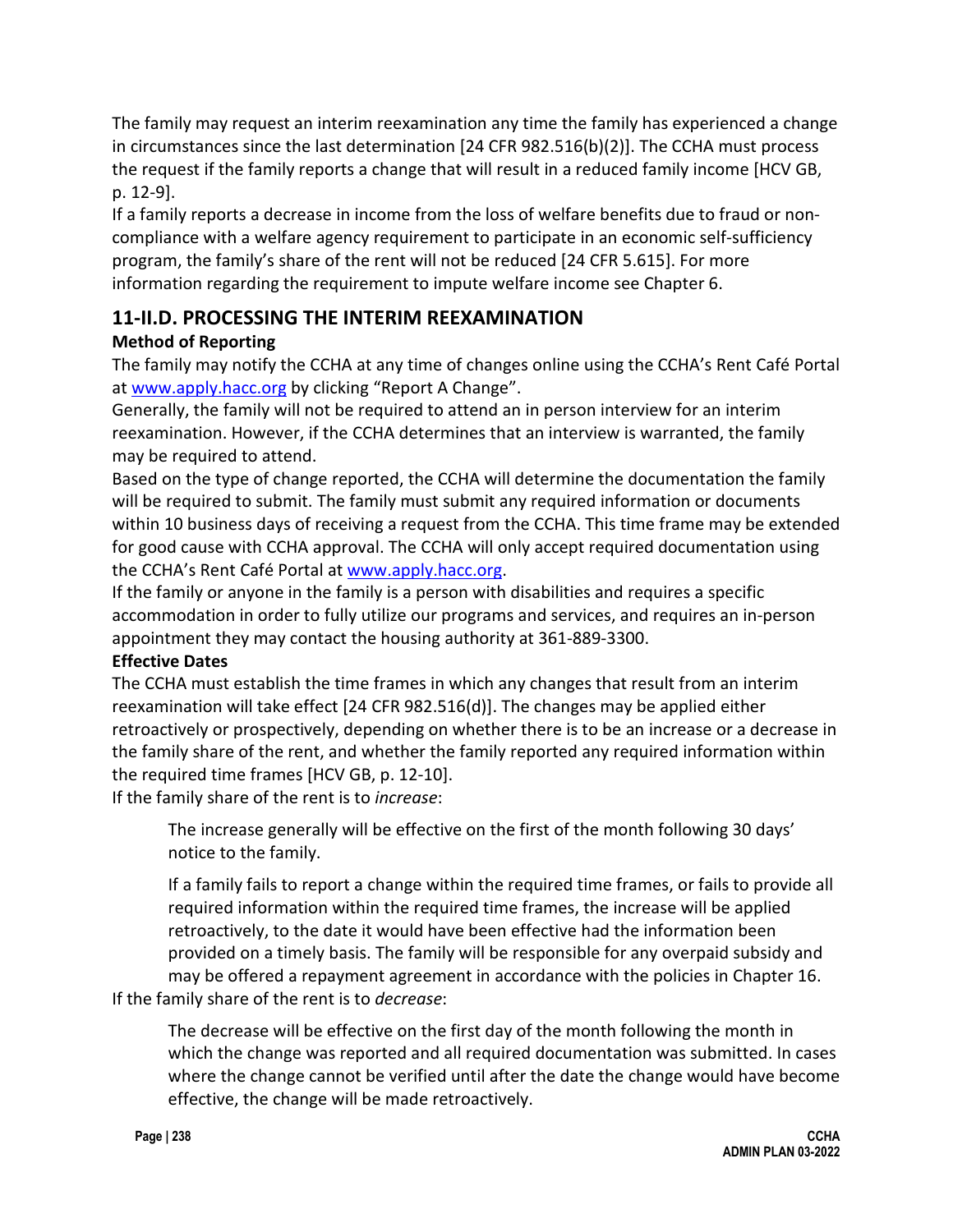## **PART III: RECALCULATING FAMILY SHARE AND SUBSIDY AMOUNT**

# **11-III.A. OVERVIEW**

After gathering and verifying required information for an annual or interim reexamination, the CCHA must recalculate the family share of the rent and the subsidy amount, and notify the family and owner of the changes [24 CFR 982.516(d)(2), HCV 12-6 and 12-10]. While the basic policies that govern these calculations are provided in Chapter 6, this part lays out policies that affect these calculations during a reexamination.

## **11-III.B. CHANGES IN PAYMENT STANDARDS AND UTILITY ALLOWANCES**

In order to calculate the family share of the rent and HAP amount correctly, changes in payment standards, subsidy standards, or utility allowances may need to be updated and included in the CCHA's calculations.

Specific policies governing how subsidy standards, payment standards, and utility allowances are applied are discussed below.

#### **Payment Standards [24 CFR 982.505]**

The family share of the rent and HAP calculations must use the correct payment standard for the family, taking into consideration the family unit size, the size of unit, and the area in which the unit is located [HCV GB, p. 12-5]. See Chapter 6 for information on how to select the appropriate payment standard.

When the CCHA changes its payment standards or the family's situation changes, new payment standards are applied at the following times:

- If the CCHA's payment standard amount changes during the term of the HAP contract, the date on which the new standard is applied depends on whether the standard has increased or decreased:
	- If the payment standard amount has i*ncreased,* the increased payment standard will be applied at the *first annual* reexamination following the effective date of the increase in the payment standard.
	- If the payment standard amount has *decreased*, during the term of a HAP contract, the CCHA is not required to reduce the payment standard as the HAP contract remains in effect. At the family's *second annual* reexamination, the CCHA may, but is not required to, apply the decreased payment standard or may gradually implement the reduced payment standard (See Chapter 6 for the CCHA's policy on decreases in the payment standard).
- If the family moves to a new unit, or a new HAP contract is executed due to changes in the lease (even if the family remains in place) the current payment standard applicable to the family will be used when the new HAP contract is processed.

#### **Subsidy Standards [24 CFR 982.505(c)(4)]**

If there is a change in the family unit size that would apply to a family during the HAP contract term, either due to a change in family composition, or a change in the CCHA's subsidy standards (see Chapter 5), the new family unit size must be used to determine the payment standard